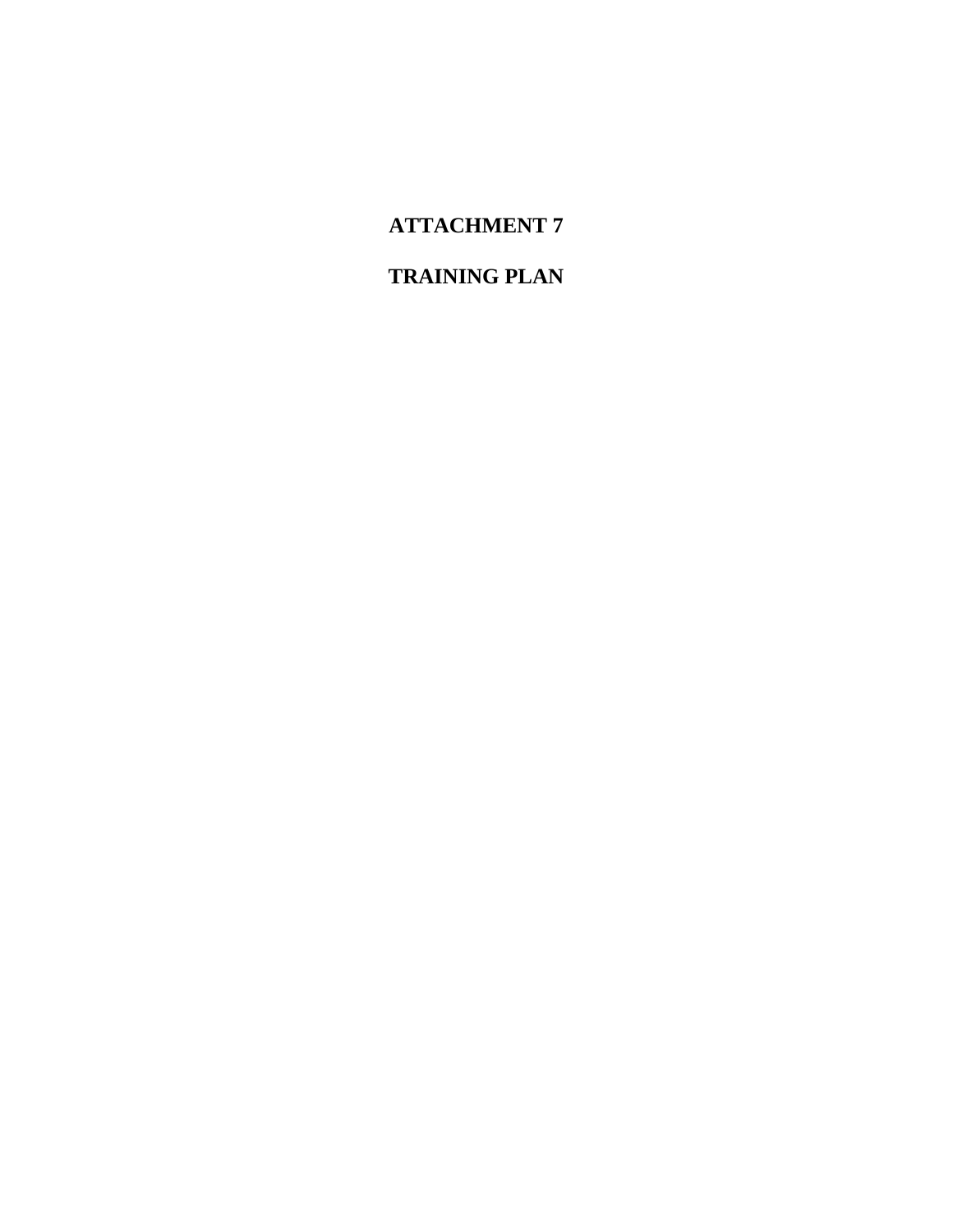## **TABLE OF CONTENTS**

#### **TABLE OF CONTENTSError! Bookmark not defined.**

| 7.1 |  |
|-----|--|
| 7.2 |  |

7.3 **IMPLEMENTATION OF TRAINING PROGRAM [R315-3-2.5(b)(12), R315-8-2.7]** .......... 2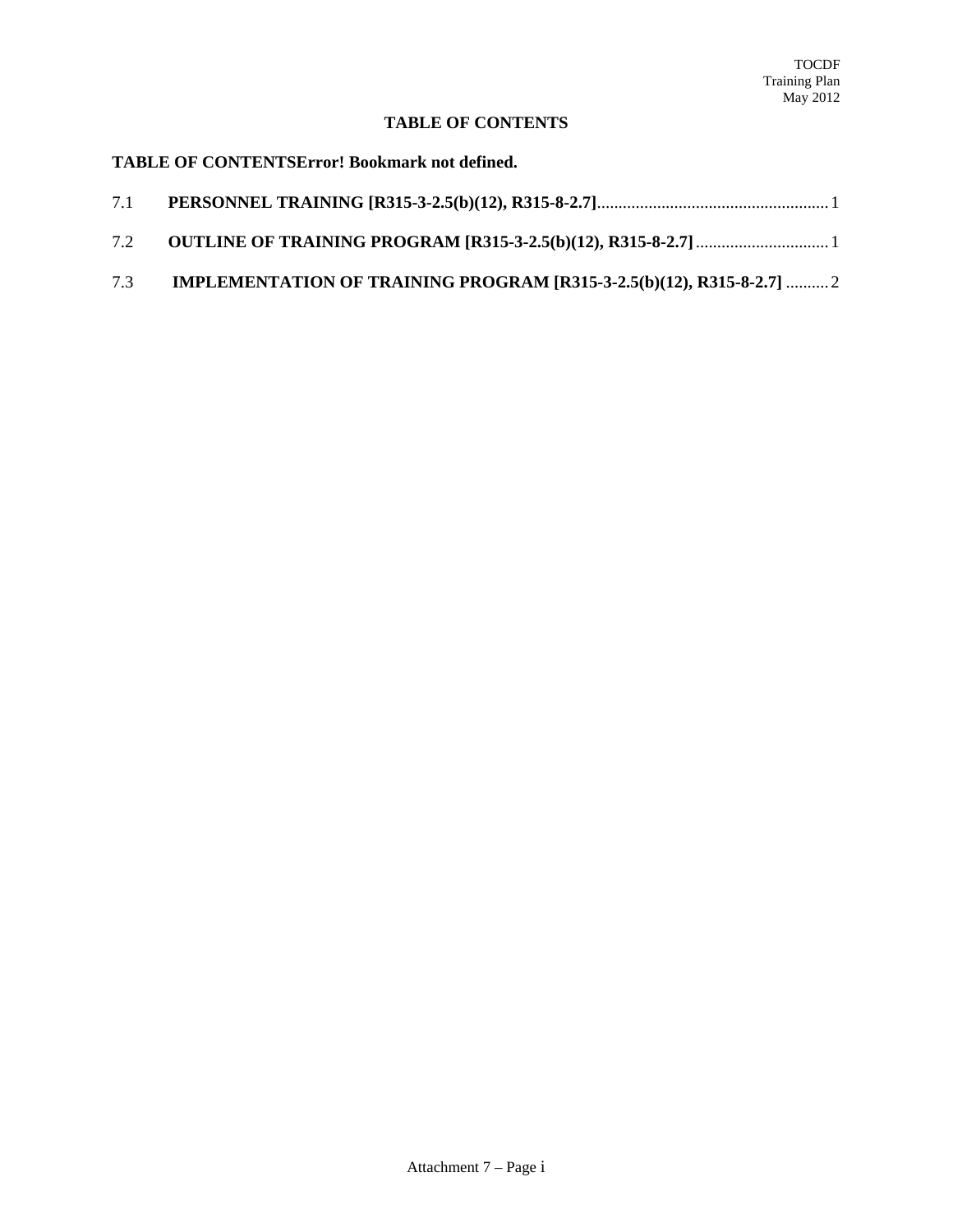### 7.1 **PERSONNEL TRAINING [R315-3-2.5(b)(12), R315-8-2.7]**

- 7.1.1 This training plan has been developed in accordance with R315-3-2.5(b)(12) and R315-8- 2.7 as an integral part of the facility's Hazardous Waste Permit for hazardous waste treatment and storage. It has been implemented to ensure that the facility is operated in a manner that protects human health and the environment both on and off the facility.
- 7.1.2 The training program trains facility personnel to perform their duties by providing them relevant initial and annual review training. The program provides all personnel with training to respond effectively to emergencies and become familiar with emergency procedures, emergency equipment, emergency systems, and implementation of the Attachment 9, Contingency Plan. Instruction is provided on hazardous waste management procedures relevant to the employees' duties to ensure compliance with this permit.
- 7.1.3 New hires complete required training before working unsupervised in the plant. They complete initial training requirements within six months of the date of their employment, assignment to the facility, or assignment to a new position at the facility. In addition, they complete advanced training requirements, as applicable, for their respective job titles prior to working unsupervised in the plant.
- 7.1.4 This training plan provides for recording and documenting the training that meets hazardous waste requirements. The plan is reviewed and updated periodically to maintain compliance with permit and regulatory requirements and can be accessed through the TOCDF Training department.
- 7.1.5 Section 7.2 provides an outline of the training program, while Section 7.3 describes implementation.

### 7.2 **OUTLINE OF TRAINING PROGRAM [R315-3-2.5(b)(12), R315-8-2.7]**

- 7.2.1 Job Titles and Duties
- 7.2.1.1 Each job title has a written job description that lists the requisite skill, education, or other qualifications, and the duties for that position. The job description and employee name filling that position is maintained by EG&G.
- 7.2.2 Training Content, Frequency, and Techniques
- 7.2.2.1 Training that covers the subject matter required by an employee's job is located in the Training Records database (maintained by the Training department) by job title. The descriptions of these courses, and the training frequency and techniques, are in said database.
- 7.2.3 Site Training
- 7.2.3.1 During training, the employees that handle or manage hazardous waste (described in 7.1.2) gain plant knowledge and experience based on classroom coursework and on-thejob training. Department managers or supervisors may conduct job-specific training or allow performance demonstrations for employees to demonstrate job competency or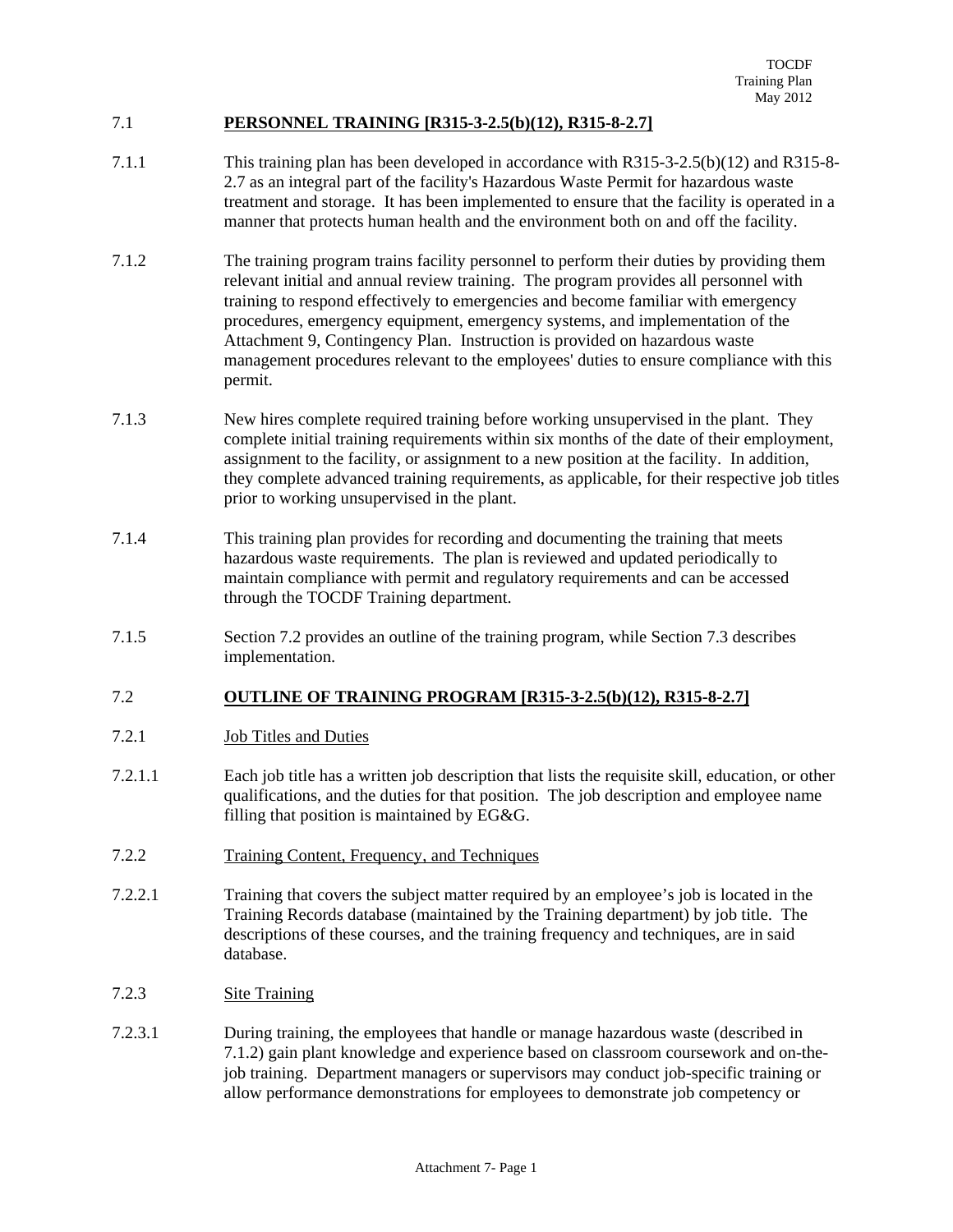complete experience requirements.

- 7.2.4 Annual Review and Other Training
- 7.2.4.1 The training courses that require continuing (i.e., refresher) training are noted in the Training database. Remedial training is conducted whenever necessary.
- 7.2.4.2 When the nature of waste handling work activities changes to mirror the changing status of the facility, personnel shall receive specific training before beginning any new tasks.
- 7.2.4.3 In addition to completing required courses, all employees must understand the basic operation of the facility and know and abide by Army regulations applicable to chemical agent facilities, such as security and safety.

#### 7.2.5 Training Manager

7.2.5.1 The Training Manager is required to become thoroughly familiar with hazardous waste management requirements and facility operations prior to exercising control over this training program.

> The Training Manager is responsible for ensuring that employees have completed the training requirements and performance demonstrations, if any, for their specified job.

- 7.2.6 Training for Emergency Response
- 7.2.6.1 Facility personnel are trained to respond properly, as outlined in Attachment 9 (Contingency Plan), to emergency situations based on their job responsibilities.
- 7.2.6.2 Site hazardous material response training is provided to selected on-site individuals who act as responders to hazardous material incidents. The site-specific training is provided by an instructor whose qualifications meet the regulatory requirements as determined by the Training Manager.

#### 7.3 **IMPLEMENTATION OF TRAINING PROGRAM [R315-3-2.5(b)(12), R315-8-2.7]**

- 7.3.1 Training operations began prior to systemization, will continue through plant operations, and end when there is no longer any hazardous waste to manage. The training program includes initial, advanced, and annual review training.
- 7.3.2 Employees are assigned to training courses that meet the needs of the facility and ensure compliance with regulatory requirements. The Training department tracks the training given to, and completed by, each employee in the Training database.
- 7.3.3 The following information and documents shall be maintained and available at the TOCDF:
- 7.3.3.1 Job title for each position at the facility related to hazardous waste management, and the name of the employee(s) filling each job.